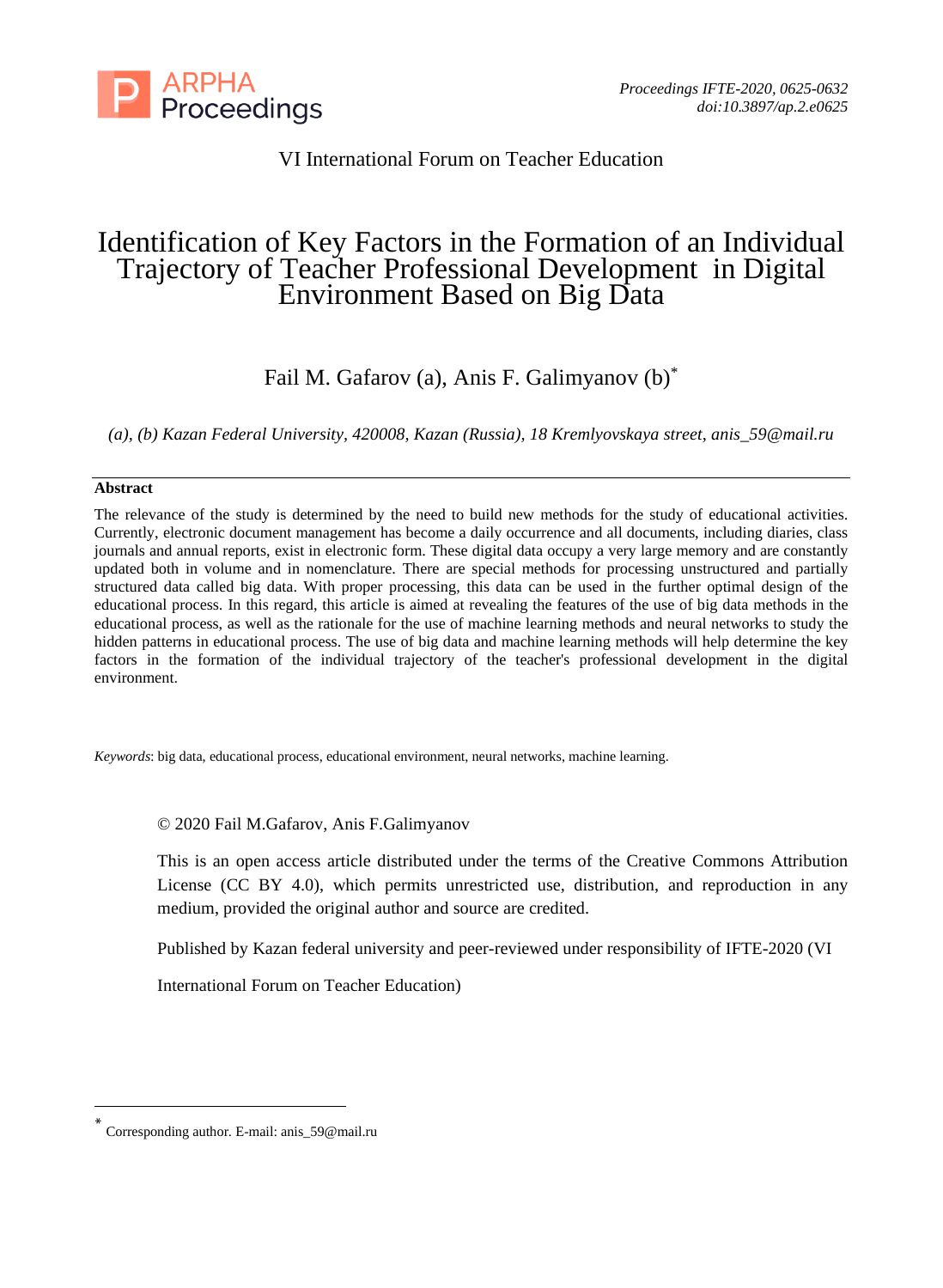#### **Introduction**

In recent years electronic data storage systems have become commonplace in educational system. All digital everyday data, from the school electronic journal to the electronic reporting materials, is accumulated and subsequently becomes invaluable material for further studies of the effects of various parameters of the educational process on each other. These studies come down to the processing of socalled big data. In essence, these accumulated and constantly updated data are not structured and are not suitable for direct processing. These data must first be structured, stored and processed efficiently. To process a large archives and big data, new technologies are required, which are called Big Data technologies (Nakamoto, 2013; Franks, 2010; Mayer-Shenberger & Kuk'er, 2014). This term refers to a large and complex data sets that can be either structured or unstructured and take up a large amount of memory. Some classification of problems with big data was presented in Chekharin (2016).

#### **Purpose and objectives of the study**

The purpose of the study is the disclosure of the features of the use of big data in the educational process, the justification of the need for neural networks to study and apply them to searching hidden patterns of the educational process.

#### **Literature review**

Algorithms and programs, created on their basis for process big data, deals with terabytes of data. In practice, these data are heterogeneous, stored in different formats, and as a rule come in at different speeds and from different sources. This data can be processed in a phased analytical pipeline mode, which converts, analyzes and integrates this data. Therefore, the use of artificial neural networks that are capable of processing such data is promising here.

Here it is necessary to especially note the heterogeneity, that is, the multiplicity of formats of incoming and processed data. This factor creates a problem even when there is not too much data. To solve this problem, it is necessary to develop special informational constructions (Tsvetkov, 2014a), to build models of informational interactions (Tsvetkov, 2014b), reflecting the properties of information space Hard Drive Cost As suggested by one website (Hard Drive Cost Per Gigabyte, 2017).

Following Mikhail Leviev (2018), head of AlgoMost, we can distinguish the following main types of data in the field of school education (we have some difference from the traditional approach):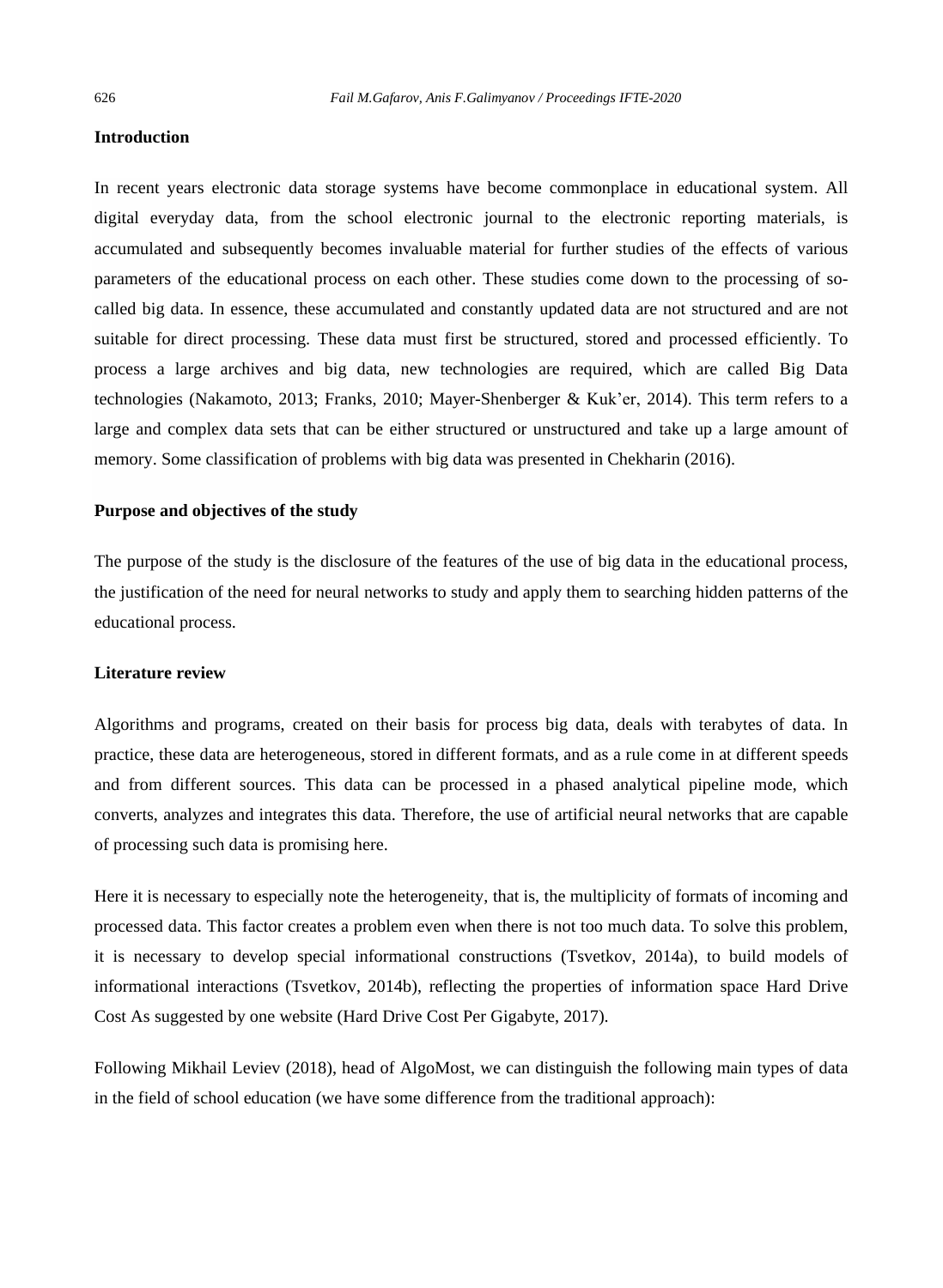1. Pupil's personal data

2. Data on the effectiveness of training materials

3. Data on teachers, including retraining data.

4. Administrative (system-wide) data

5. Data on the interaction of students with electronic learning systems

6. Predictive data.

Based on the analysis of existing approaches and models, an attempt was made to determine the megadirections of Big Data (Frumin, 2018):

1) associated with thinking (primarily critical and creative thinking);

2) associated with interaction with others (communication and collaboration);

3) associated with interaction with oneself (self-regulation, reflexivity and self-organization).

But in all existing studies, according to the big data in education, the progress of one of the main participants in the educational process, the teachers, remains obscured. The study of big data in education is valuable because it gives (or should give) material for improvement and regulating the educational process. These measures, as a reaction to negative conditions, are most useful for work on the development of the educational system, including as an integral part of the educational system, for the improvement and professional growth of teachers. The influence of all parameters can only be taken into account by using the methods of neural networks and machine learning. For the effective application of neural networks and deep learning tools to educational data, a significant amount of source data is required for training the model, and in a such situation Big Data methods may be very useful.

#### **Methodology**

The expectation of global positive results in educational activities is traditionally assigned and concentrated on the activities of school teachers. This paradigm requires detailed in-depth research and a significant increase in support. The solution of specific pedagogical problems should begin with the formulation and solution of administrative tasks. In this case, informatization could provide effective results if the previous results were adequately taken into account at all levels of the educational process management and optimal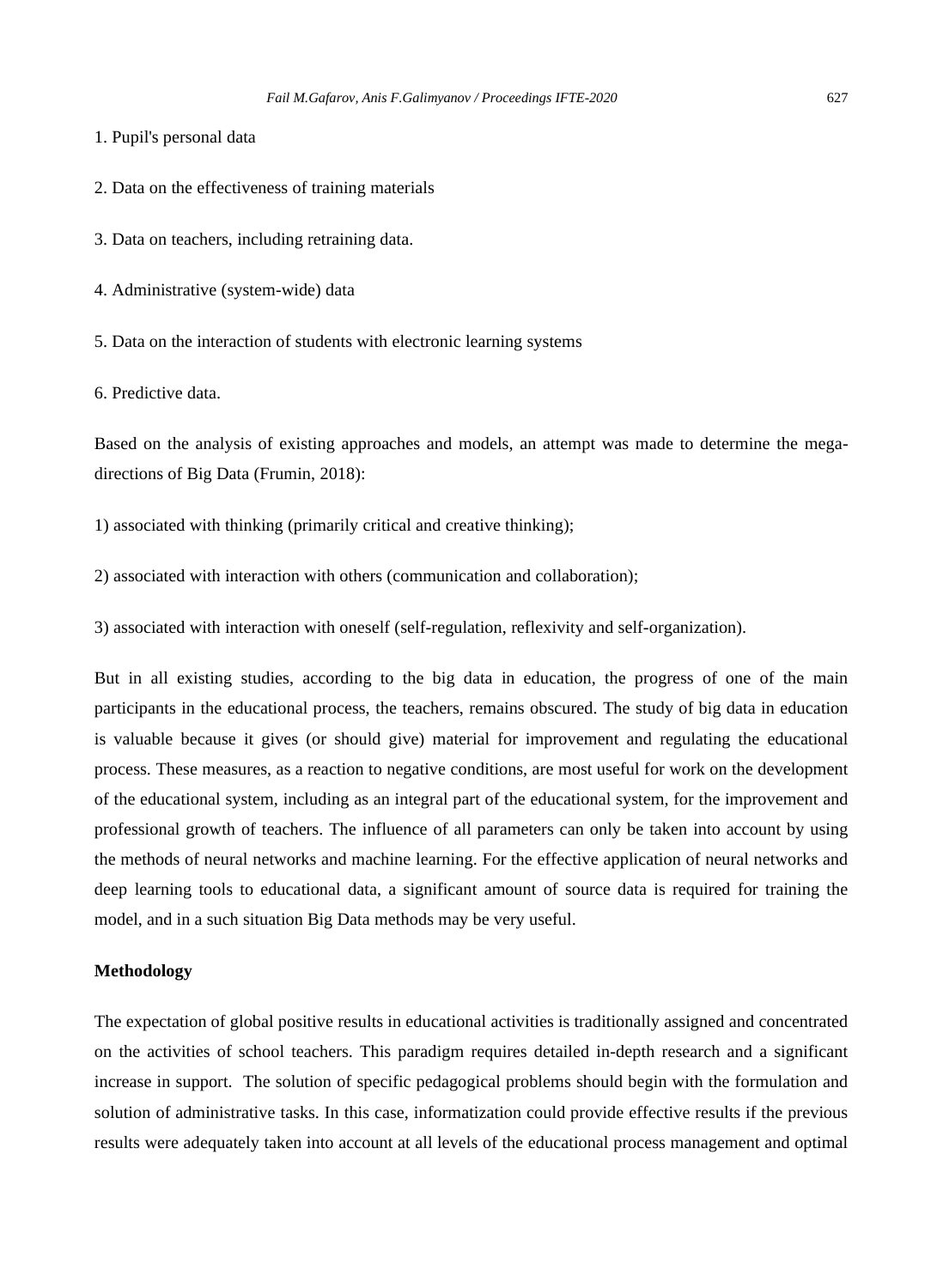decisions will be made to achieve the ultimate goal. But in practice, decisions are made according to the behavioral principle of "acceptability" by (Herbert, 1965), that is, of all acceptable decisions, not the most effective and optimal for achieving the goal is made, but optimal for the resources used to realize and achieve the goal. This naturally reduces the likelihood of achieving the goal, and possibly distorts it. This principle works in all hierarchical systems, which include the education system.

Currently, information technologies are becoming more and more "friendly" to the user, and there is an erroneous idea that data is easy to obtain. But, in most cases, what a simple user has are not even data, they are only information that needs to be processed on the basis of data states. The ease of obtaining information entails the emergence of redundant information flows, both horizontal and vertical. There are many steps in the hierarchy, and the number of these steps does not decrease, therefore there are also many information flows. This requires special approaches to verify, and to classify, and to aggregate data to extract reliable data from this information, and then to extract knowledge. Traditional methods of periodically extracting and processing only a small part of the results of the educational process, such as the analysis of Unified State Exam (USE) grades, cannot give an objective picture, since the dynamics and trends of the educational process are not taken into account. Therefore, the transition to the management of the educational process based on big data may become an important factor in the development of education. As previously noted, the teacher is a figure on whom the expectation of positive results is based, and therefore the influence of the dynamics of the development of the teacher himself on the dynamics of the educational process as a whole has a great importance. Here it is necessary to exclude the influence of "noise effects" on the main data as much as possible and apply the appropriate mathematical apparatus. This study aims to develop a methodology that allows to identify the most "influential" data and build the appropriate mathematical apparatus.

#### Research Methods and Techniques

There are several factors contributing to the intensive introduction of the big data methods in the field of education. Significant reduction in the cost of storage of a unit of information plays here an important role. The level of development of information storage technologies leads to a decrease in the cost of storing one gigabyte of information by 46% over the past 9 years, and over the past two decades - by more than 250% as suggested by one website (Hard Drive Cost Per Gigabyte, 2017). The significance of these changes leads to the fact that the majority of information is stored only in digital form. Educational organizations have almost intensively use electronic document management systems, as well as to saving the maximum possible amount of information about interaction with their partners and students. New software and hardware, which are emerging and being implemented makes possible to obtain new knowledge from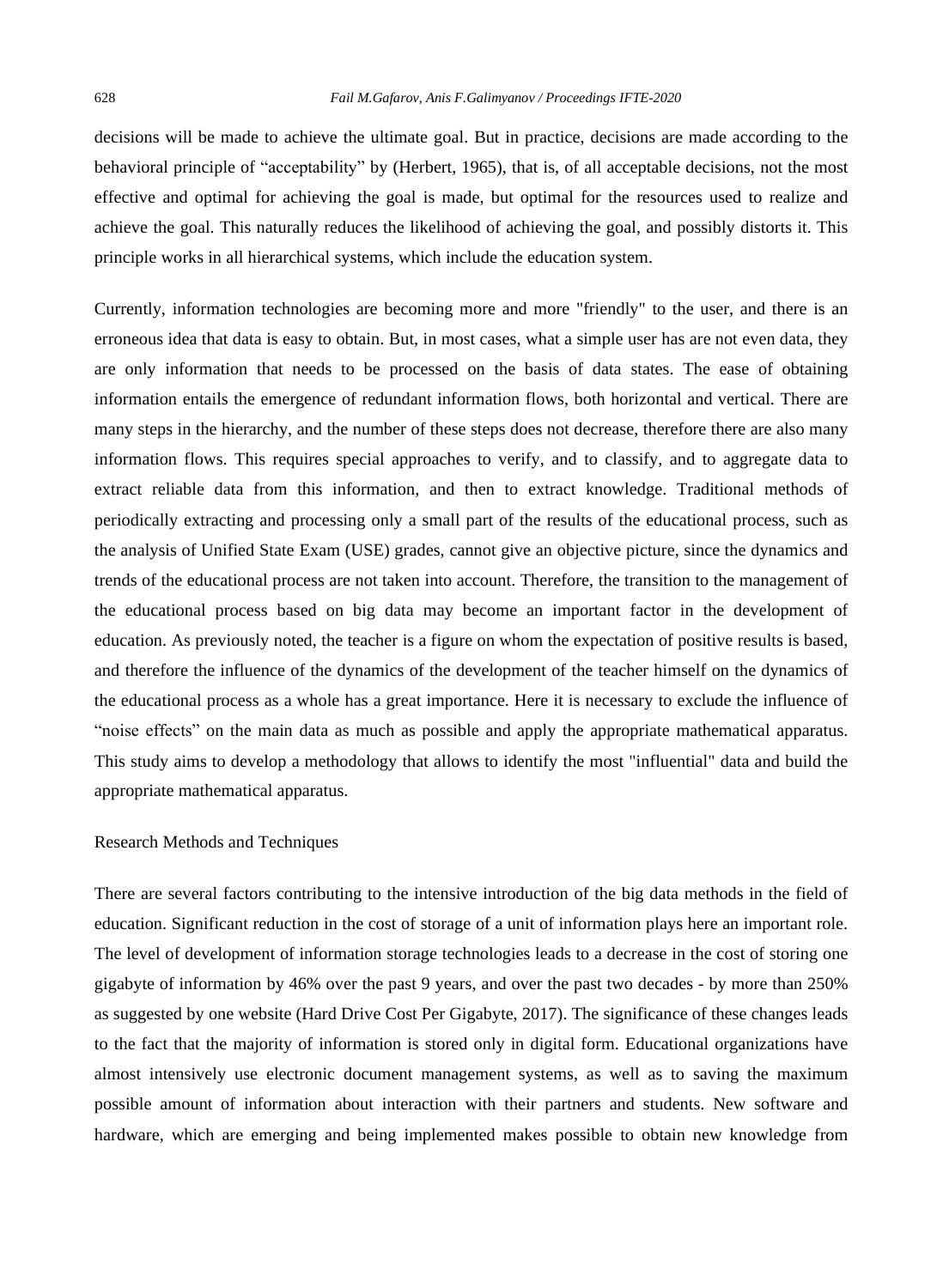arrays of information that, more recently, would be considered ballast and destroyed. Today, analyzing various data about students, classifying them and processing them accordingly it is possible to build more productive educational relationships and optimize the educational process. A number of scientists notes, that databases are no longer just a way to store data. They turn into a modern tool for acquiring new knowledge, thanks to which the processes of adaptation and collaboration become more efficient, and decisions made in real time become more personalized, taking into account the specifics of specific participants in the relationship (Bollier & Firestone, 2010). Therefore, the huge amounts of data accumulated earlier, when used appropriately, can become a source of information that will be the key to high educational standards for all students, regardless of personality characteristics and needs.

Based on the foregoing, the methodological basis of our study is the formalization of big data, aimed at the development of the educational system through the identification of patterns in the education system.

There are distinguishing features of Big Data in education from other samples. They can be described by the 5V rule:

1V (volume): the amount of physical data is significant. For example, all exam grades located in a single database.

2V (velocity): the speed of data collection and processing speed of the results is relatively high. For example, grades are saved to database according to a schedule.

3V (variety): variability of processing algorithms for various types of collected results. For example, grades for students in a school can be presented in different sections (gender, age, teacher's person, etc.)

4V (veracity): high reliability of the data collected, allowing to formulate representative results. For example, assessments of the exam, the results of the republican tests.

5V (value): the value of the accumulated data should be concluded in the possibility on the basis of them to formulate useful diverse aspects of the education system. For example, a high level of correlation by class.

To structure the Big Data management processes in education, five interrelated groups of processes can be distinguished (Utomov & Gorev, 2018):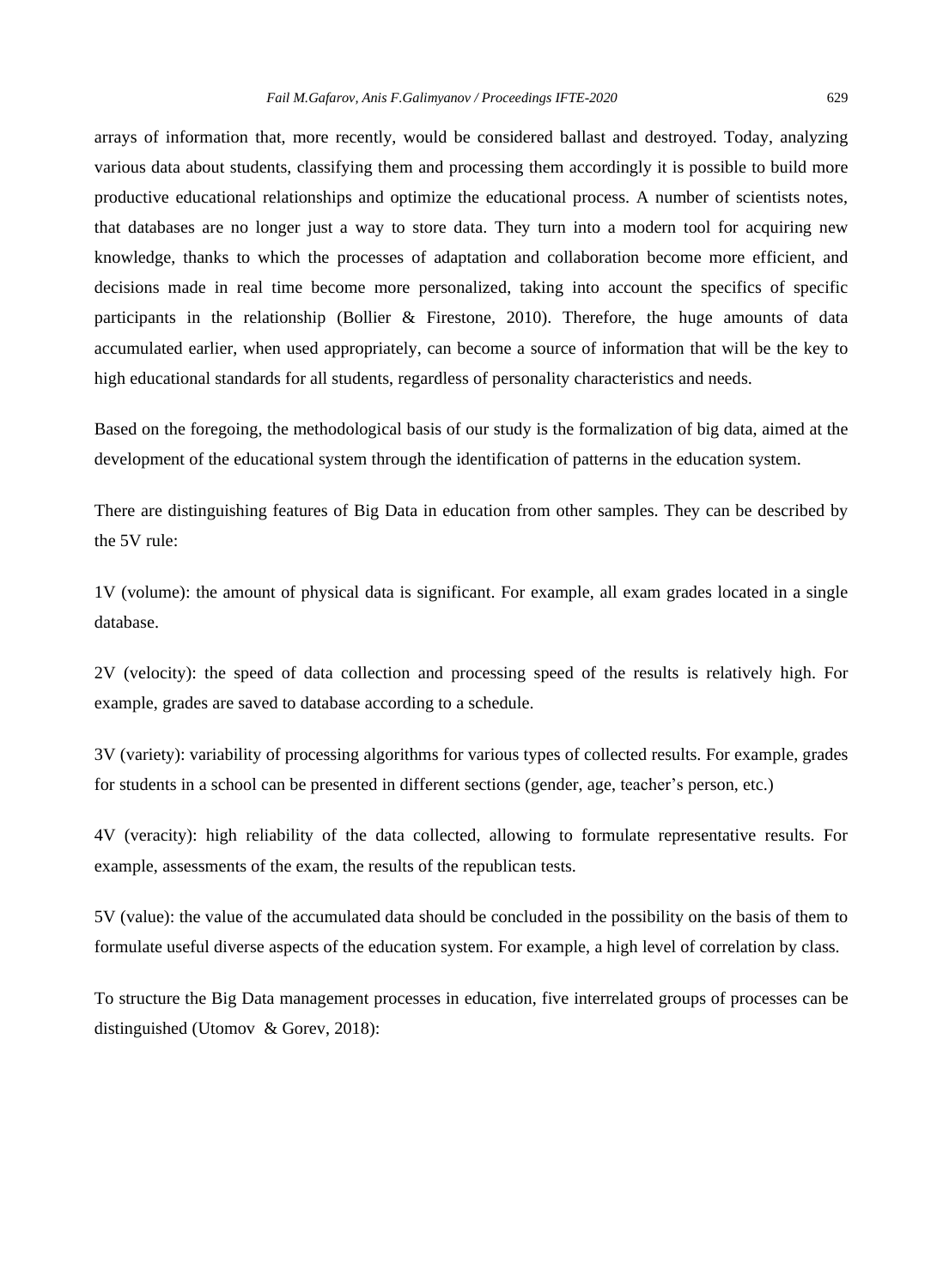1) Goal-setting - determining the purpose and objectives of the study;

2) Planning - selection of information sources, data acquisition procedures, information processing algorithms;

3) Data collection- organization of data collection in a single database;

- 4) Analysis of indicators- analysis of the data obtained, determining ways of presenting the results;
- 5) Adjustment- development of practical regulatory measures;

6) Completion- regularities detection.

#### **Results**

As noted earlier, the methodology of our study is to formalize the handling of big data, obtained as a result of the educational process. A large amount of data allows us to find more accurately various relationships for further presentation of analytics in an aggregated, readable form. The variability of the data allows to identify hidden dependencies where at first glance they are not worth looking for. For example, the dependence of the grades of the test on the day of the week.

The processing speed of Big Data information is close to real time. First of all, data is collected on storage facilities (local or network), which can be either disparate or combined into a single system. Information is necessarily duplicated to exclude possible losses and it is characterized by a lack of structure, i.e. it can be text, images in various formats, voice, music, etc. Subsequently, the data is processed by an algorithm written by programmers to obtain information in a form convenient for users.

After bringing the data to a formal form, the patterns in the data are searched through deep learning of the neural network. The result of the work is a trained neural network that allows you to build a forecast based on the declared input data. For data smoothing, the Lagrange interpolation polynomial is used (Hussien, 2011).

#### **Discussions**

The application of the big data methodology in education for a wide range of tasks essentially remains a problem that has not been fully explored, and probably cannot be fully explored. Because each subject of the educational process is unique and it is hardly possible for everyone to apply common approaches without exception. Therefore, most likely, it is necessary to carry out a deeper classification of data types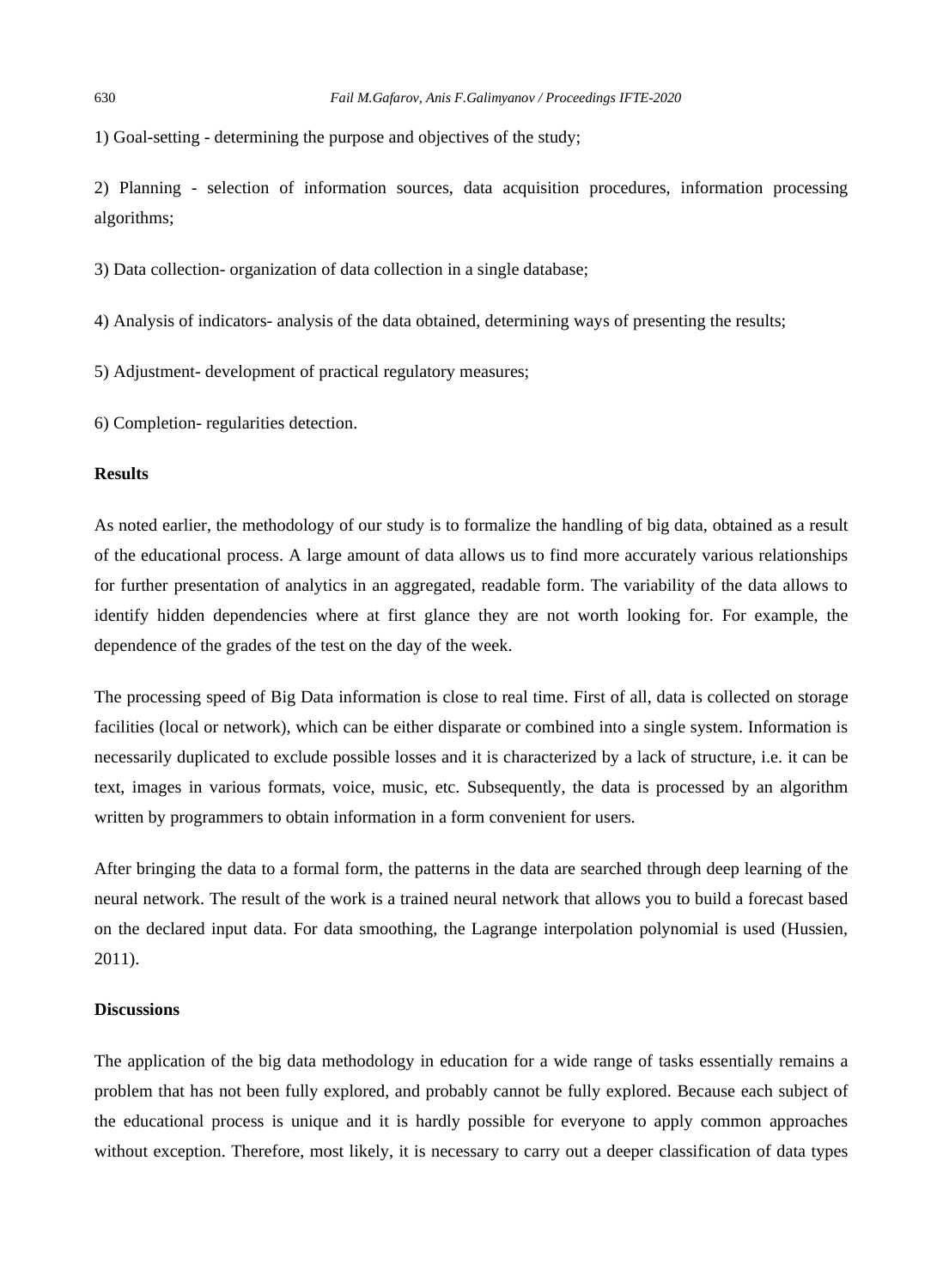and component-wise decomposition of students' achievements. Of course, there are some general trends, and we are at the very beginning of the path, trying to identify them.

#### **Conclusion**

The article discusses the methods of processing big data in educational systems. With proper processing, this data can be useful in the further optimal design of the educational process. In this regard, this article reveals the features of the use of big data in the educational process, substantiates the need for the use of neural networks to study and apply the hidden patterns of the educational process. It is proposed to use an interpolation polynomial to smooth the initial data.

#### **Acknowledgements**

The reported study was funded by RFBR, project number 19-29-14082.

# **References**

Bollier, D., & Firestone, C. M. (2010). *The promise and peril of big data. Communications and Society Program*. Washington: Publisher.

Chekharin, E. E. (2016). Big data: big problems. *Prospects for Science and Education*, *3*(21), 7-11.

Franks, B. (2010). *Taming the big data tidal wave*. City: John Wiley & Sons, Inc.

- Frumin, I. D. (2018). Trends in the development of the content of education: key competencies and new literacy. *Materials of the IV International Forum on Pedagogical Education.* [http://ifte.kpfu.ru/ru/lectures/trendy-v-razvitii-sod.](http://ifte.kpfu.ru/ru/lectures/trendy-v-razvitii-sod)
- Hard Drive Cost Per Gigabyte (2017). BackBlaze. https://www.backblaze.com/blog/hard-drive-cost-pergigabyte.
- Hussien, K. A. (2011). The Lagrange Interpolation Polynomial for Neural Network Learning. *International Journal of Computer Science and Network Security*, *3*(11), 255-261.
- Mayer-Shenberger, V., & Kuk'er, K. (2014). *Big data. A revolution that will change the way we survive, work and think.* Moscow: Mann, Ivanov i Ferber.